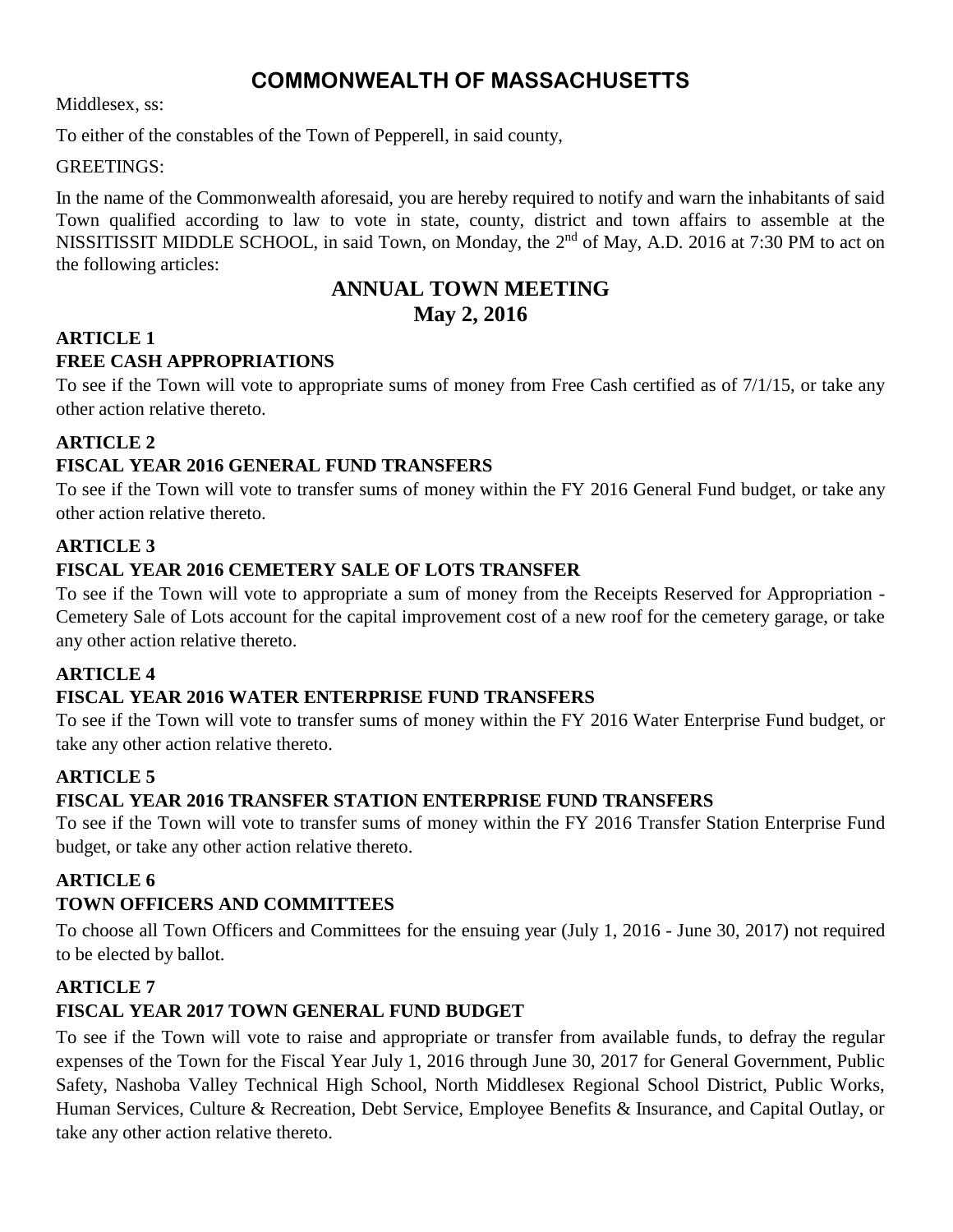### **ARTICLE 8 FISCAL YEAR 2017 SEWER ENTERPRISE FUND**

To see if the Town will vote to raise and appropriate or transfer from available funds a sum of money to defray the regular expenses of the Sewer Enterprise Fund, in accordance, with the provisions of MA General Law Chapter 44, Section 53F1/2 for the Fiscal Year July 1, 2016 through June 30, 2017, or take any other action relative thereto.

### **ARTICLE 9**

### **FISCAL YEAR 2017 WATER ENTERPRISE FUND**

To see if the Town will vote to raise and appropriate or transfer from available funds a sum of money to defray the regular expenses of the Water Enterprise Fund, in accordance, with the provisions of MA General Law Chapter 44, Section 53F1/2 for the Fiscal Year July 1, 2016 through June 30, 2017, or take any other action relative thereto.

### **ARTICLE 10**

### **FISCAL YEAR 2017 TRANSFER STATION ENTERPRISE FUND**

To see if the Town will vote to raise and appropriate or transfer from available funds a sum of money to defray the regular expenses of the Transfer Station Enterprise Fund, in accordance, with the provisions of MA General Law Chapter 44, Section 53F1/2 for the Fiscal Year July 1, 2016 through June 30, 2017, or take any other action relative thereto.

### **ARTICLE 11**

### **REVOLVING FUND REPORTS – MGL CHAPTER 44, SECTION 53E1/2**

To see if the Town will vote to accept the revolving fund reports in accordance with MA General Law Chapter 44, Section 53E1/2 or take any other action relative thereto.

### **ARTICLE 12**

### **REVOLVING FUNDS – MGL CHAPTER 44, SECTION 53E1/2**

To see if the Town will vote, upon recommendation of the Board of Selectmen, to authorize revolving funds for certain Town departments under MA General Law Chapter 44, Section 53E1/2 for the Fiscal Year July 1, 2016 through June 30, 2017, or take any other action relative thereto.

### **ARTICLE 13**

By: Board of Selectmen

### **PROFESSIONAL TECHNICAL ASSISTANCE: High Street Extension**

To see if the Town will vote to raise and appropriate or appropriate from available funds a sum of money not to exceed \$10,000 for the purpose of procuring professional survey and legal services to research, identify and resolve any issues associated with the town's interests in various layouts, said appropriation to be under control of the Board of Selectmen; or take any other action relative thereto.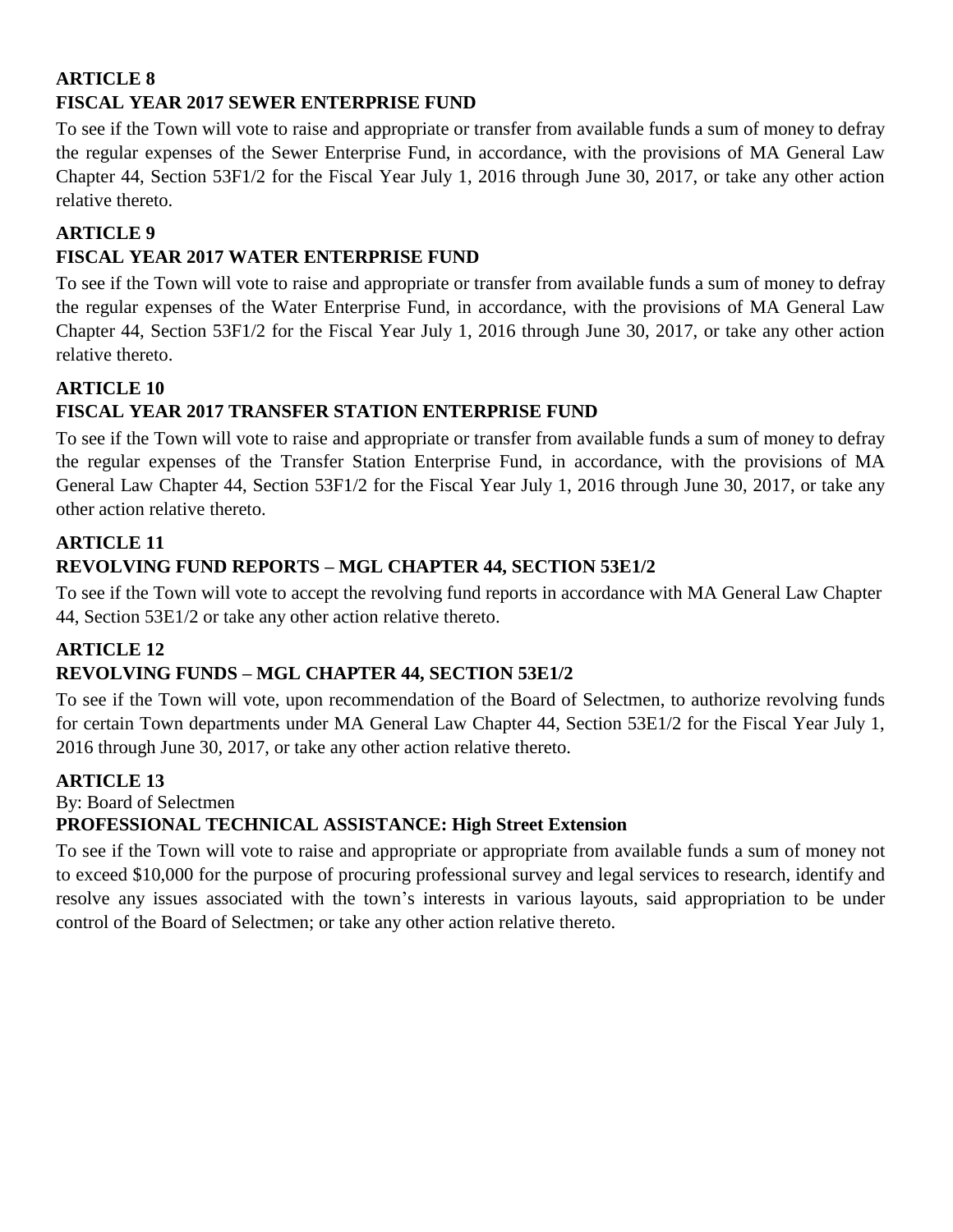### **ARTICLE 14 DISPOSAL OF TOWN OWNED SURPLUS LAND**

To see if the Town will vote to authorize the Town Administrator to sell three surplus properties owned by the Town pursuant to: 1) hiring land surveyor(s) and wetland surveyor(s) to conduct surveys that are necessary for the sale of the property, 2) selling the properties at a public auction pursuant to the Town Agreement with an auctioneer approved by the Town Administrator, 3) paying from the Town budget for the costs of the engineering surveys and any potential required attorney fees, an amount not to exceed \$10,000 prior to the auction sale, and 4) reserving the right for the Town at its discretion to reject any purchase proposals, or take any other action relative thereto.

The three parcels are 33 Chace Ave (a portion that fronts on Brookline Street), 90 Park St, and Off Nashua Rd. The total land area is approximately 11 acres, and the current assessed value is approximately \$221,500.

### **ARTICLE 15**

### By: Board of Public Works **RELOCATION OF EASEMENT: 2 – 26 Herget Drive**

To see if the Town will vote to accept a permanent easement for the purposes of owning, operating and maintaining drain lines and appurtenances on the following property. Acceptance of this easement expressly dissolves and extinguishes all rights to existing twenty foot drainage easement as shown on a plan entitled "Plan of Easement, Pepperell Pine Estates", recorded in MSDRD: Book 12351; Page: END. Executed full copy of said easement being on file in the office of the DPW Director/Town Engineer:

#### Record Owner: **Pinewood Estates, LLC**

Mailing Address: P.O. Box 61, Pepperell, MA 01463 Title Reference: M.S.D.R.D. Book 34783, Page 13 Interests Taken: Drainage Easement (Permanent Easement) Area: 6,820 +/- sq. ft.

### **ARTICLE 16**

### By: Board of Public Works **ACCEPTANCE OF EASEMENT: 17-23 Shawnee Road**

To see if the Town will vote to accept a permanent easement for the purposes of owning, operating and maintaining drain lines and appurtenances on the following property. Executed full copy of said easement being on file in the office of the DPW Director/Town Engineer:

### Record Owner: **Southern End Realty, LLC**

Mailing Address: 1105 Lakeview Avenue, Dracut, MA 01826 Title Reference: M.S.D.R.D. Book 61959, Page 389 Interests Taken: Easement A (Permanent Easement) Area: 1,315 sq. ft.

## **ARTICLE 17 LOCAL OPTION MEALS EXCISE**

To see if the Town will vote to accept MA General Law Chapter 64L Section 2(a) which allows the Town to impose a local sales tax upon the sale of restaurant meals originating within the Town by a vendor at a rate of .75% of the gross receipts, or take any other action relative thereto.